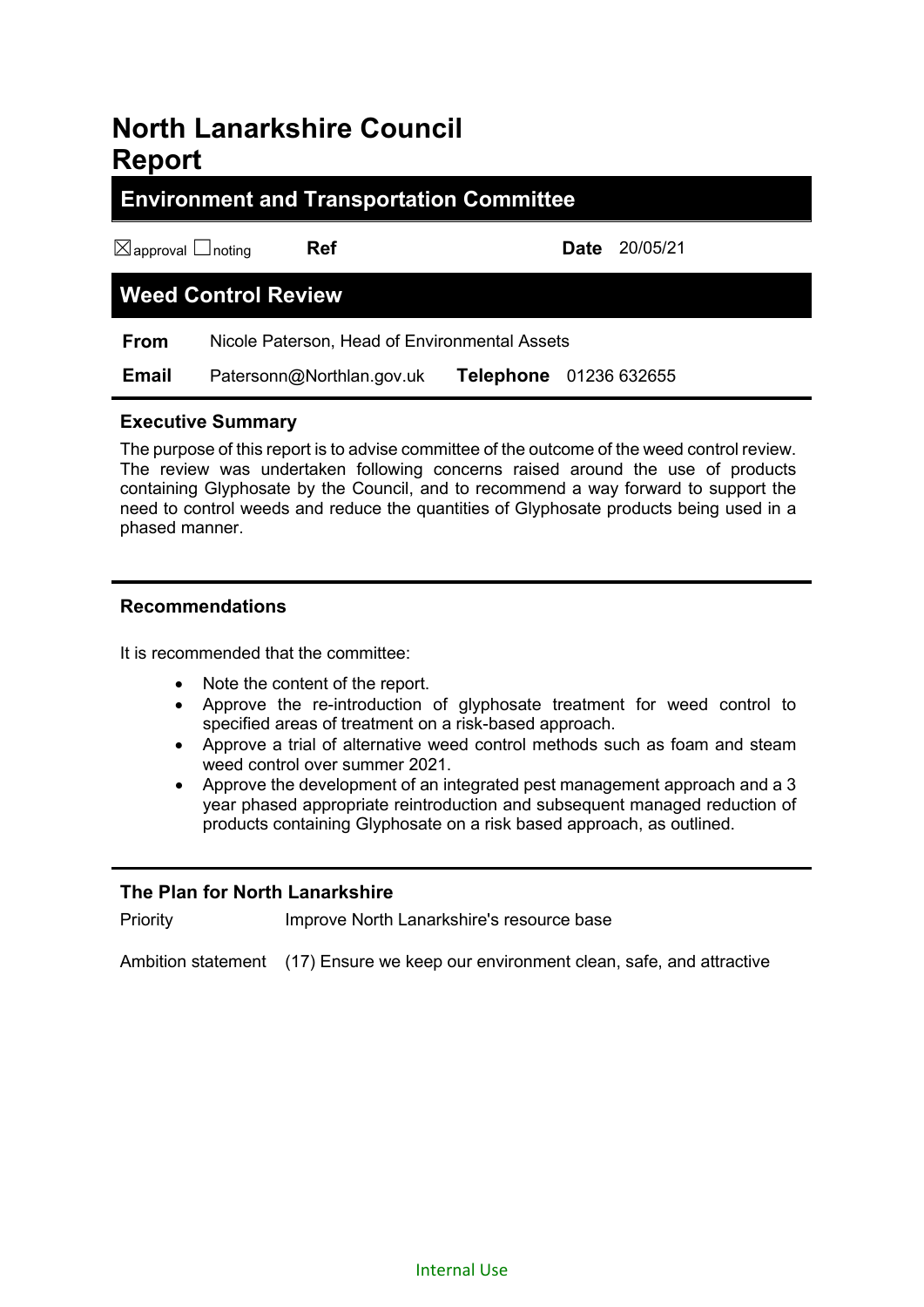#### **1. Background**

- 1.1 Weed control on roads, pavements, in parks, playgrounds and other urban landscapes is currently achieved through a range of techniques which in most UK councils are based on the use of herbicide application, particularly Glyphosate products. However, public and political interest for reducing herbicide for weed control in amenity areas is increasing due to recent concerns about safety of Glyphosate for human health and environmental safety.
- 1.2 At the Council meeting of 04 April 2019 a motion was submitted in the names of Councillor Hogg and Councillor Beveridge. The notice stated "That this council recognises the global health and environmental concerns regarding the use of weed killers containing Glyphosates and requests a report to the Environment and Transportation Committee outlining potential alternative to replace the use of such weed killers".
- 1.3 The Council recognised the potential risks, and requested that a report was prepared outlining potential alternatives to replace the use of such weed killers, and that an Environmental Impact Report on the current programmes was prepared.
- 1.4 In order to achieve the above, and given the specialist nature of the request a mini competition was attempted through Scotland Excel Framework and then an open procedure, both of which had no returns. From literature found on the subject it was established that a similar exercise was completed by NIAB for another local authority. NIAB EMR who specialise in genetics, genomics and breeding, crop science and production systems and pest and pathogen ecology where then engaged to undertake the review.
- 1.5 At the Council meeting of the 13 of August 2020 a subsequent motion was submitted in the names of Councillor Hogg and Councillor Goldsack. The notice stated "Council agreed (4 April 2019) a Notice of Motion (10) to cease the use of roundup/ Glyphosate for controlling weeds across the Council's estate due to global health and environmental concerns and growing litigation claims and pay outs relating to the safety of the Glyphosate. An amendment was agreed to request an EIA. This report has just recently been commissioned. Pending the report on alternative methods of weed control. Council affirm its position that Glyphosate will now be banned immediately.
- 1.6 Council noted the risks and the recent commissioning of the assessment and review and immediately banned the use of herbicides containing Glyphosate pending a future report.
- 1.7 Use of Glyphosate was ceased with immediate effect by Council services in August 2020, but lack of a suitable alternative and effective treatment options will undoubtedly increase complaints regarding weed control across North Lanarkshire as we enter the 2021 growing season.

#### **2. Report**

### **Introduction**

2.1 The scope of procurement undertaken by NIAH EMR included the review of three key areas. These included current weed control processes, alternatives to replace the use

#### Internal Use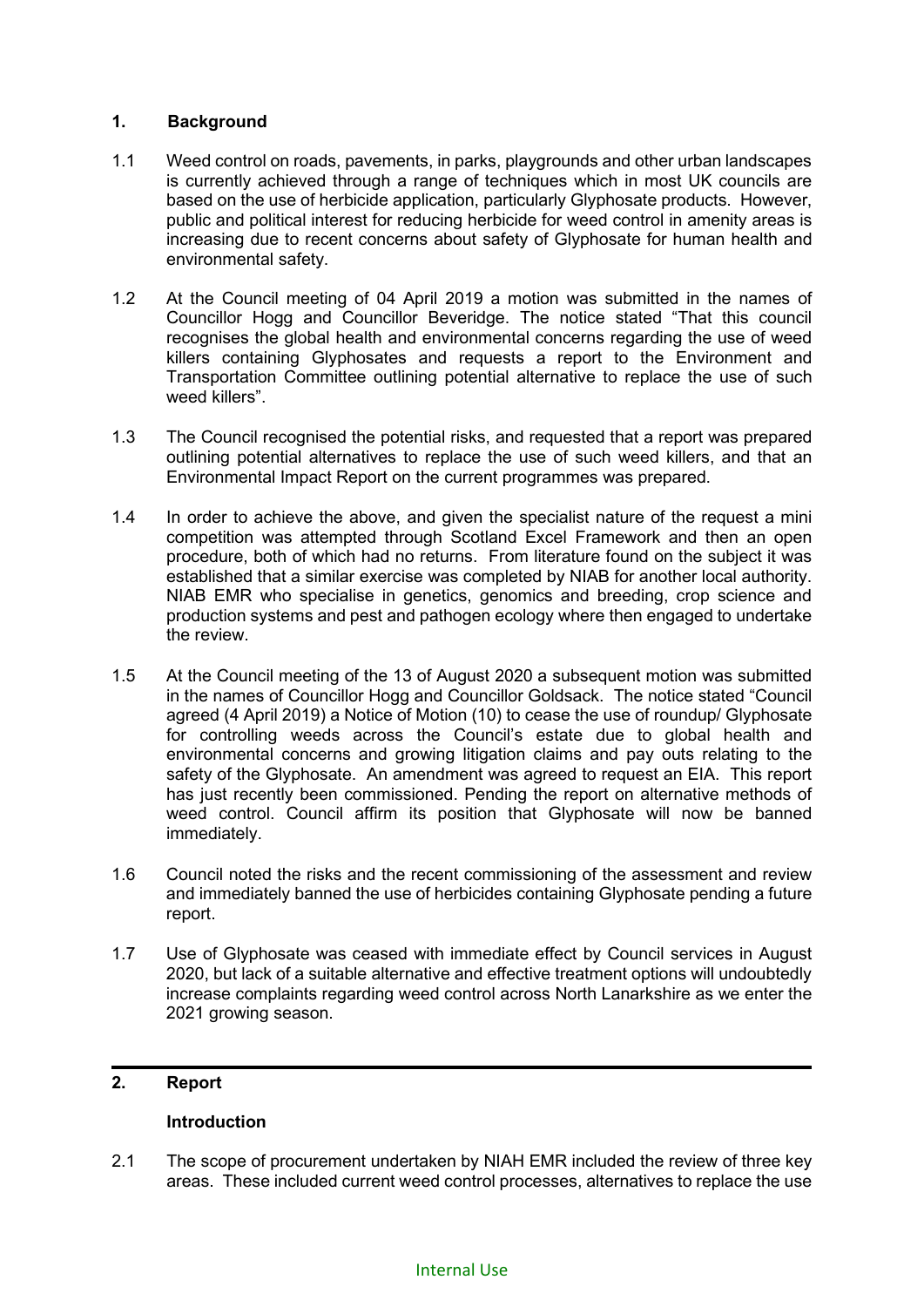of herbicides and the current position regarding the use of herbicide containing Glyphosate, and these are outlined below. The review of the current weed control process also included an Environmental Impact Assessment of the current processes to undertake weed control using Glyphosate.

#### **Glyphosate-Based Herbicides**

- 2.2 Glyphosate-based herbicides are one of the key tools used by many local authorities to control weed growth. Although concerns have been raised regarding Glyphosate safety in relation to human health, it's use as a product was approved by the European Union (EU) in 2017 for a further 5 years.
- 2.3 Since the late 1970's the use of Glyphosate-based herbicides has increased approximately 100-fold and was used in over 130 countries. Although a key tool in the control of weeds for local authorities, 90% of Glyphosate use is, and always has been in the agriculture industry.
- 2.4 Reports of Glyphosate toxicity in humans are inconsistent, and although acute affects of Glyphosate are low, there is generally insufficient evidence of the impact of chronic impacts due to lack of studies on realistic exposure levels. Hence the impact of chronic exposure to Glyphosate cannot be ruled out and is a particular concern for operators.

#### **Council's current weed control approach**

- 2.5 Prior to the council's decision to ban the use of Glyphosate the majority of weed control on hard surfaces was undertaken using these products. Generally, two applications were undertaken per season. Given that the application requires a period of dry weather, it can be a challenge to achieve this through the growing period.
- 2.6 In addition to herbicide application, mechanical sweeping is also undertaken on a planned basis on the main primary gritting routes at a frequency of twice per annum. This helps remove detritus, which contains weed seeds as well as the substrate needed for weeds to germinate. Sweeping of any other roads and paved areas is undertaken on a reactive basis, and as such this is unlikely to have a significant impact on weed control and growth.

#### **Alternative Weed Control**

- 2.7 The review identified a range of alternative weed control methods more recently trialled by local and adopted by some Local Authorities to varying degrees. These include increased mechanical sweeping, traditional hand removal, thermal, hot water, foam, flame and radiant heat applicators, electrical, electromagnetic radiation and the use of alternative herbicides that contain acidic properties.
- 2.8 Although alternative methods are available, any alternative option would require a significant increase in both operatives and mechanical resources. In a 2015 DEFRA study the costs of using an Integrated Pest Management (IPM) or nonherbicide programme increased by a factor of approximately 2-6 and 8-13 respectively when compared to a Glyphosate based herbicide program. The cost only considered the day to day implementation and maintenance (revenue costs) and did not account for any machinery purchases which would be considered a capital investment.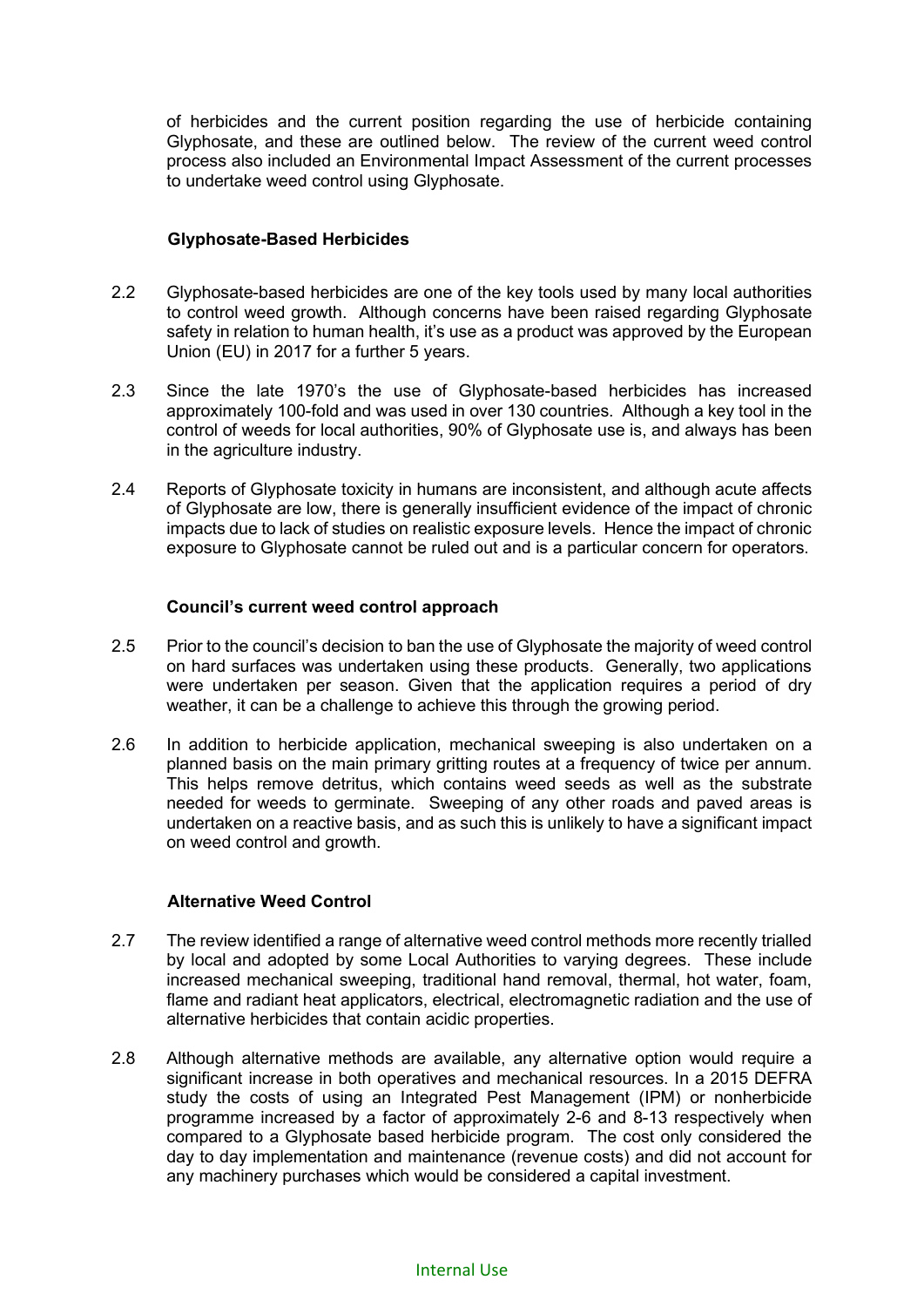Studies aimed at developing and testing zero and minimal herbicide regimes for controlling weeds on hard surfaces, including the UK, demonstrated that mechanical and thermal control methods require more frequent applications than herbicide to control weeds to similar levels.

2.9 At the time of this review (early 2021), the only EU member country that had passed a total ban on the use of Glyphosate was Austria. In the UK there are currently only 80 councils ranging from parish to district and county level that are taking action to stop or significantly reduce their herbicide use across the UK. A small number of UK councils are currently or are planning to be largely Glyphosate free across their districts (e.g. Hammersmith and Fulham), others have committed or have a vision to be pesticide free in the near future such as Brighton and Hove. Others have ceased general Glyphosate use in specific areas such as parks, playgrounds and public gardens whilst others have committed to a more integrated approach. The reluctance for complete cessation of Glyphosate use, is due to the lack of tried and tested alternatives, and ultimately the significant additional costs, and of course the lack of evidence of risk outwith the agriculture industry.

# **Community Involvement**

2.10 An alternative approach used by some local authorities involves local communities helping to keep their streets weed and Glyphosate free. One example of this is Lambeth Council who committed in 2019 to halt use of Glyphosate in the borough by October 2021. They launched an interim scheme where residents could request their street be removed from the spraying schedule, if they commit to carry out the street weeding themselves. As part of an IPM approach community involvement could play an important part in the reduction of herbicide.

#### **Environmental impacts**

- 2.11 Glyphosate generally has a fast sorption and biodegradation, and short half-life in most soils, including low toxicity to nontarget organisms. When used on hard surfaces there is a risk of run off which can see up to 40% of the applied herbicide being lost to drains, if there is rain within 12 hours of application. The construction of new housing developments and industrial developments with extensive hard surfaces will increase run off into the local environment. In some cases, this could be direct to the aquatic environment, but in most cases any herbicide lost to the road drainage network would be treated at a wastewater treatment plant to controlled levels before release to the aquatic environment.
- 2.12 Although other non-chemical weed control methods are available, they also have environmental impacts. This can include greater carbon emissions because of multiple applications and increased vehicle and plant usage as well as higher energy and water consumption for heat-based treatments such as steam and foam.

# **PAN (Pesticide Action Network)**

2.13 Pesticide Action Network is a charity that is focused on promoting alternatives to pesticides in agriculture, urban areas, homes, and gardens and has published a document, in January 2021 entitled "Alternatives to Herbicides – A guide for the Amenity sector". This guide has information on alternative weed control techniques, case studies etc. and highlights the need for council's or other organisations that wish to adopt alternatives to pesticide use to follow a four-step plan in this journey, these include: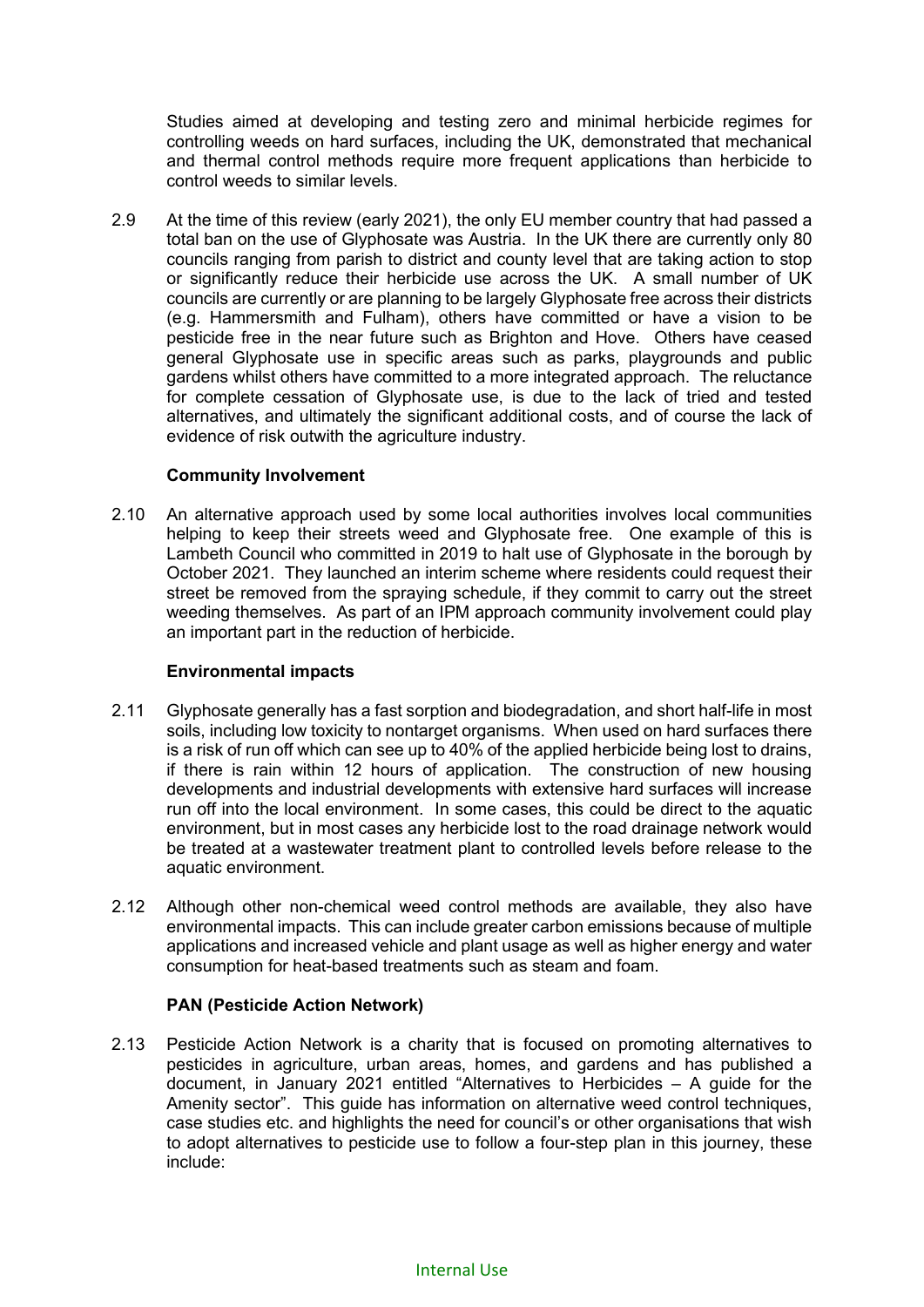- An audit of current herbicide practices across all sectors e.g. parks, streets, housing, schools.
- Initiation of a stakeholder forum involving all key parties.
- Development of a communications strategy to inform the public of changes to practices and the reasoning behind it.
- Developing a protocol for trialling non-chemical weed control methods in a variety of locations to determine and demonstrate relative effectiveness.
- 2.14 PAN also suggest a 3-year, phased approach for councils to go herbicide free and many councils seem to be adopting this recommended phased approach to ensure relative effectiveness of the alternatives, and that the increase in resourcing, manpower, machinery and costs are understood.

#### **The Future**

- 2.15 Given the concerns surrounding the use of Glyphosate-based herbicide products for weed control local authorities are taking steps to reduce the quantities being used. Therefore, the future of weed control should be based on weed prevention to enable long-term, fewer herbicide applications, and laborious weed control and surface repairs. Consideration should also be given if repeated treatments and areas of significant weed growth would be more effectively treated by resurfacing in their entirety. This would have an impact on our capital programmes which are predominately focused on asset condition as a means of prioritising on a risk based approach to replacement work.
- 2.16 Where alternative measures are adopted, they may not be as effective as conventional herbicide application therefore there will be a greater need to begin educating our communities on acceptance of weed levels and a shift in perceived acceptability and cleanliness of the public realm. Despite the risks that weeds pose to pedestrians and surface condition, they are wild plants which are simply growing in a place perceived to be undesirable.

#### **Conclusion – The North Lanarkshire Way**

- 2.17 It is clear from the review that an IPM approach to amenity weed control will give the best results for long term weed management from surface construction to season application of a mixture of approaches. IPM comes with additional financial and environmental costs, with monitoring, accurate record keeping, and timely action at the core of its success. Some of the key recommendations of the review are.
	- Design amenity areas to reduce weeds through payement selection, competitive planting, and mulches.
	- Determine weed tolerance levels for each area and monitor using weed guide levels.
	- Link weed levels to available budget
	- Consider the environmental impact of treatment options.
	- Identify no chemical spray areas as per the priorities identified ie. Parks, play areas.
	- Consider resurfacing as an alternative for troublesome areas.
	- Adopt a range of measures including more proactive treatments such as sweeping.
	- Educate our communities on altered weed control approaches, the risks and benefits to facilitate a greater tolerance of weeds under the new approach.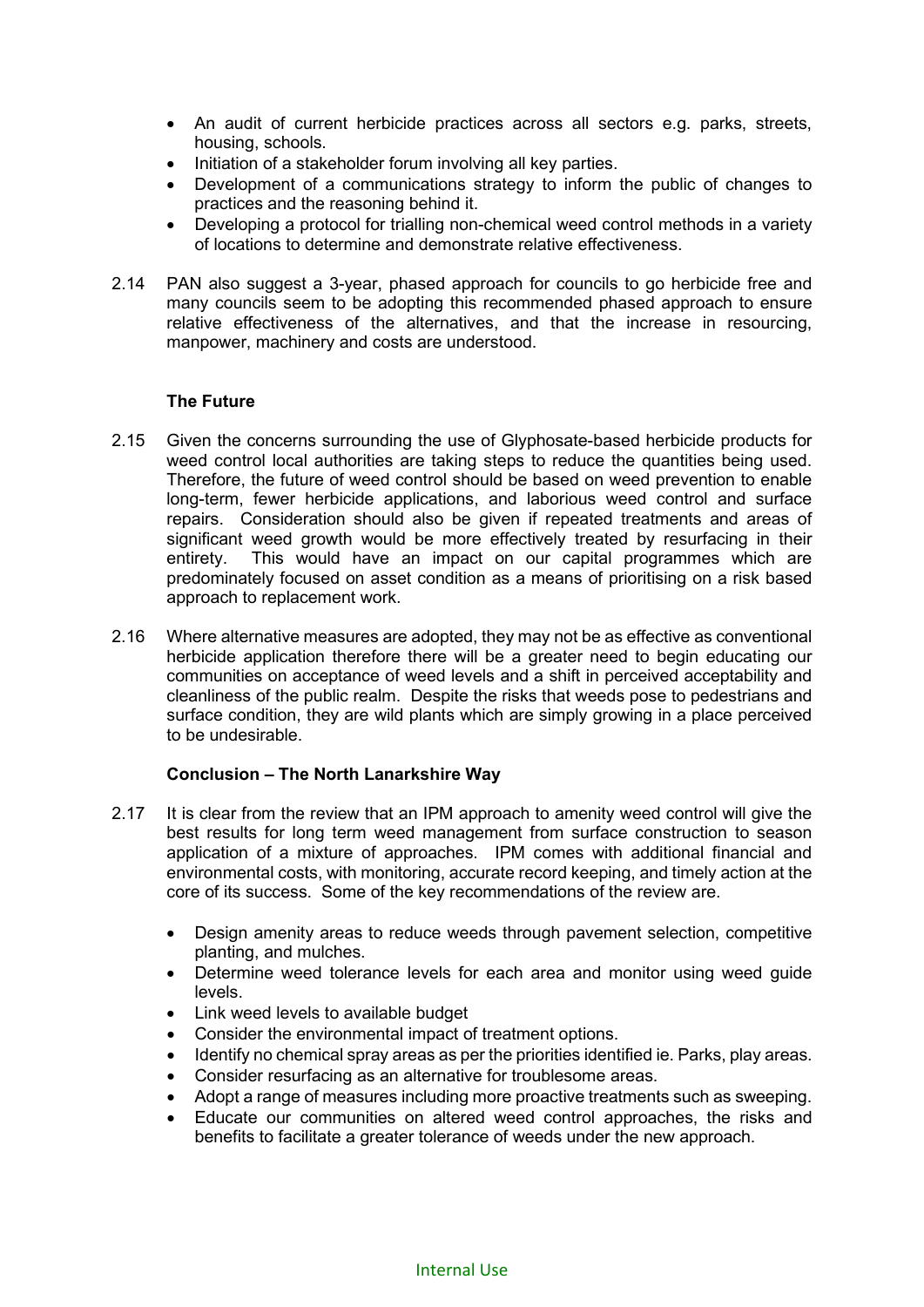- 2.18 To reinforce the conclusion, Committee are asked to approve the re-introduction of Glyphosate in the areas of least risk to human health such as pavements, cemeteries and road channels outwith public parks and play areas, under a risk-based approach. This is to enable the continued effective control of weeds in low risk areas to human health whilst trials of alternative methods of control are undertaken over the summer of 2021.
- 2.19 To ensure the Council can achieve a future reduction in the use of Glyphosate from the requested reintroduction for the 2021 season, it is proposed that a phased 3 year plan is developed through to 2024, and a trial of alternative weed control methods, as outlined in the report, is undertaken over the summer period of 2021.
- 2.19 The effectiveness of the required investment (manpower and machinery) and costs of each method will be determined. A future report will be submitted to this committee in 2021 cycle 4, outlining the options available and detailing the resources required for each approach to determine the appropriate three year approach to reduce the use of Glyphosate within an overall programme of weed control.
- 2.20 If the Committee are not minded to approve the reintroduction of Glyphosate on a risk based approach for the 2021 treatments, as described, it should be noted that the Council have no other proven, effective or budgeted effective weed treatment. The significant impact of weed growth will detract further from the environment within and outwith our communities, as we follow the roadmap out of lockdown.

#### **3. Equality and Diversity**

- 3.1 **Fairer Scotland Duty** The Fairer Scotland Duty does not apply.
- 3.2 **Equality Impact Assessment** Not required.

### **4. Implications**

### 4.1 **Financial Impact**

Short term costs relating to trials of alternative treatment methods would be met from existing budgets. Future alternative delivery models, including potential increased costs and resources would be reported to committee in cycle 4 of 2021.

#### 4.2 **HR/Policy/Legislative Impact**

None

#### 4.3 **Environmental Impact**

No apparent Environmental risk if deployed on a risk based approach with appropriate training, risk assessments and safe systems of work together with PPE for operators.

#### 4.4 **Risk Impact**